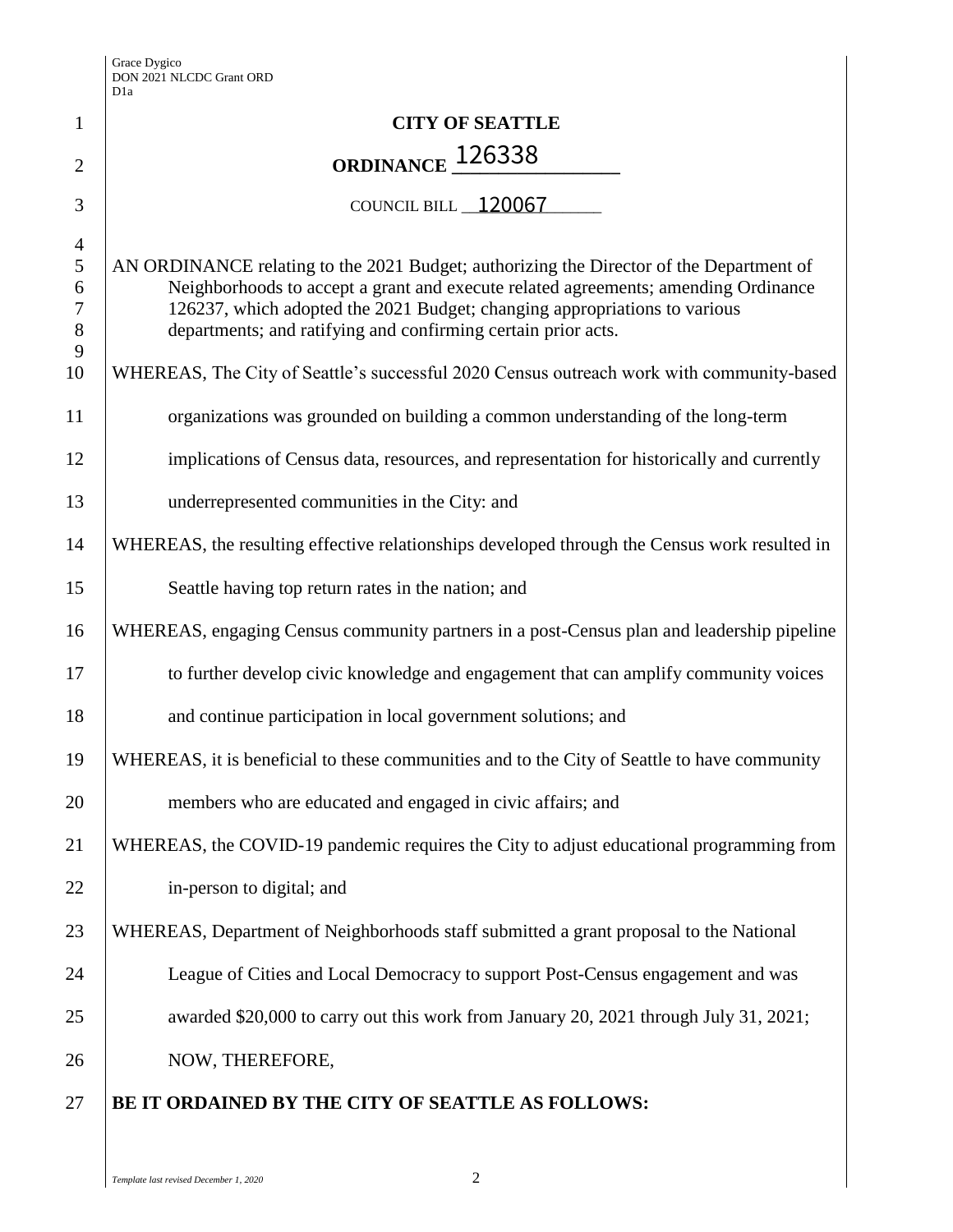Grace Dygico DON 2021 NLCDC Grant ORD D1a

1 Section 1. The Director of the Department of Neighborhoods, or the Director's designee, is authorized to accept non-City funding from the National League of Cities and Local Democracy (NLCLD), and to execute, deliver, and perform on behalf of The City of Seattle, agreements reasonably deemed necessary for the receipt of NLCLD funds in the amount of up to 5 \ \ \\$20,000 to support creation and implementation of a Civic Engagement Digital Academy that is designed for cohorts of historically undercounted communities. Section 2. Contingent upon the execution of the grant or other funding agreement and

8 receipt of the grant funds authorized in Section 1 of this ordinance, the appropriations for the 9 following items in the 2021 Budget are increased as follows:

| <b>Item</b>  | <b>Fund</b> | <b>Department</b> | <b>Budget Summary Level</b>        | <b>Amount</b> |
|--------------|-------------|-------------------|------------------------------------|---------------|
| 2.1          | General     | Department of     | <b>Community Building Division</b> | \$20,000      |
|              | Fund        | Neighborhoods     | $(BO-DN-I3300)$                    |               |
|              | (00100)     |                   |                                    |               |
| <b>Total</b> |             |                   |                                    | \$20,000      |
|              |             |                   |                                    |               |

10

11 Section 3. Any act consistent with the authority of this ordinance taken after its passage 12 and prior to its effective date is ratified and confirmed.